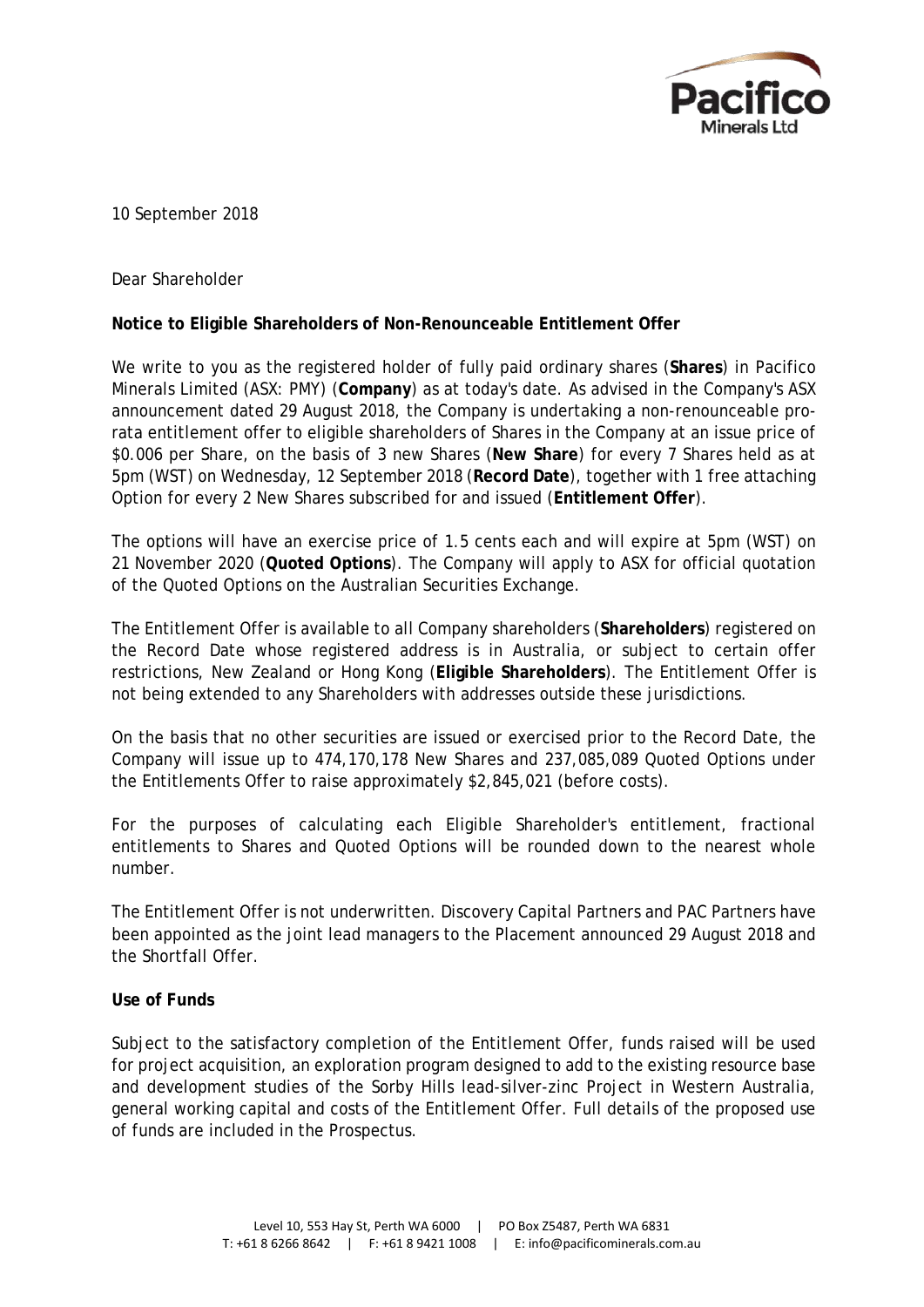

### **Prospectus**

The Prospectus details the Entitlements Offer and was released on the ASX on Friday, 7 September 2018. Defined terms herein have the same meaning as in the Prospectus.

The Prospectus can be accessed from the ASX and Company websites, www.asx.com.au and www.pacificominerals.com.au respectively. Eligible Shareholders will be mailed a copy of the Prospectus together with an Entitlement and Acceptance Form on Monday, 17 September 2018.

The Directors of the Company urge you to read the Prospectus carefully and seek advice from your financial adviser if you have any queries. This notice is to inform you of the Entitlement Offer. You are not required to do anything in respect to this letter.

#### **Key dates for the Entitlement Offer**

The securities issued under the Entitlement Offer will be offered in accordance with the following indicative timetable:

| Event                                                                                        | Date              |
|----------------------------------------------------------------------------------------------|-------------------|
| Lodgement of Appendix 3B and Prospectus with ASX                                             | 7 September 2018  |
| Option holders notified of Entitlement Offer                                                 |                   |
| Notice of Offers sent to Shareholders                                                        | 10 September 2018 |
| Shares quoted on an "EX" basis                                                               | 11 September 2018 |
| Record Date for determining Entitlements                                                     | 12 September 2018 |
| Prospectus and Entitlement and Acceptance Form despatched to<br><b>Eligible Shareholders</b> | 17 September 2018 |
| Last day to extend the Entitlement Offer Closing Date                                        | 21 September 2018 |
| Closing Date of Entitlement Offer (5pm WST)*                                                 | 26 September 2018 |
| Securities quoted on a deferred settlement basis                                             | 27 September 2018 |
| Notification of Shortfall                                                                    | 1 October 2018    |
| Anticipated date for issue of the Securities under the Entitlement<br>Offer                  | 3 October 2018    |
| Deferred settlement trading ends                                                             |                   |
| Anticipated date for commencement of Securities trading on a<br>normal settlement basis      | 4 October 2018    |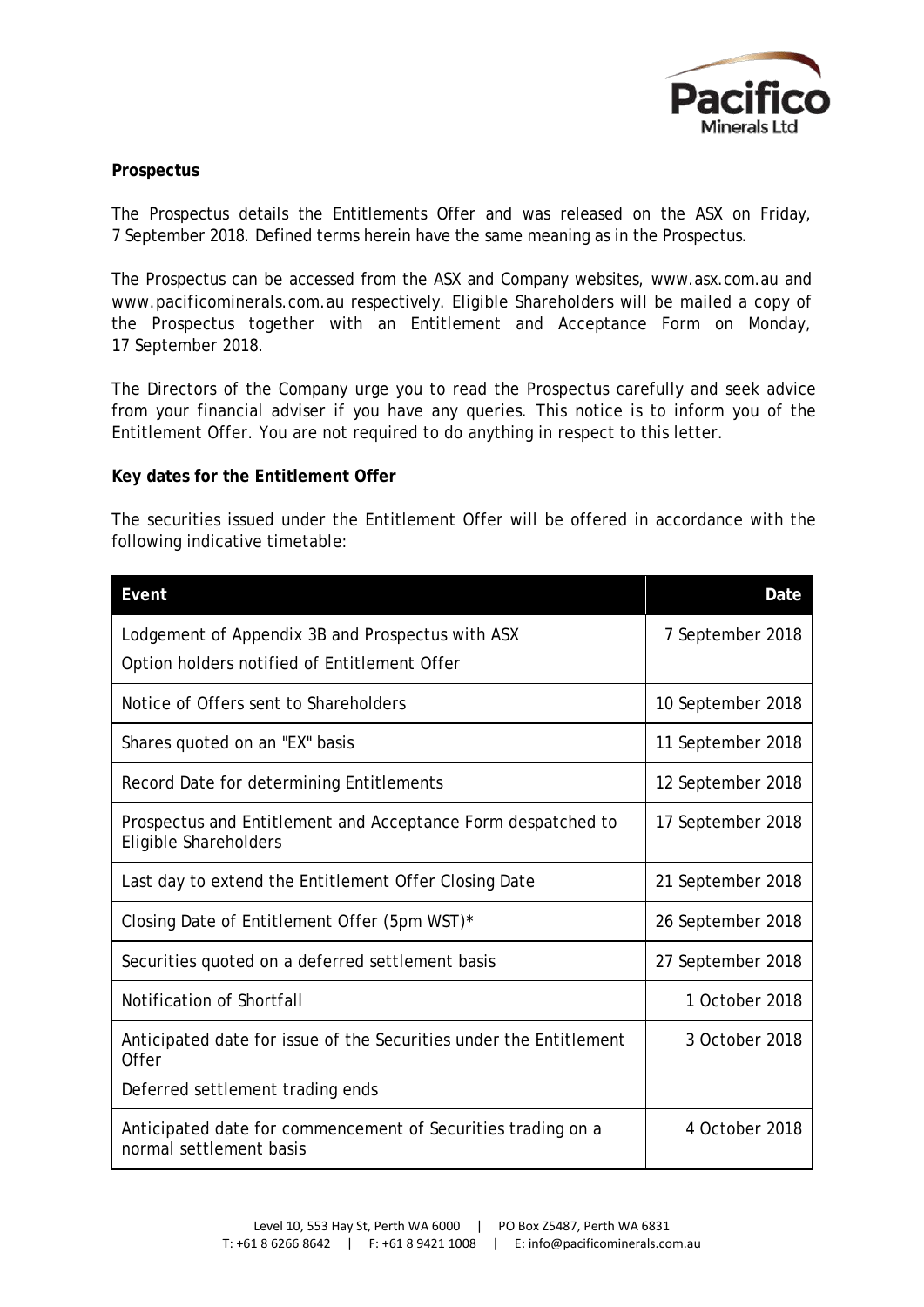

All dates are indicative only and subject to change without prior written notice. Any extension of the Closing Date will have a consequential effect on the date of issue of the securities.

# **Shortfall Offer**

Any shortfall of securities under the Entitlement Offer (**Shortfall Securities**) will be offered to Eligible Shareholders and new investors unrelated to the Company on the same terms and conditions as the securities offered under the Entitlement Offer in accordance with the relevant Application Forms accompanying the Prospectus (**Shortfall Offer**).

The Joint Lead Managers, in consultation with the Company, will allocate Shortfall Securities in a manner that does not prejudice the rights of Eligible Shareholders, having regard to the number of Shareholders applying for Shortfall Securities. For further information on the allocation policy in relation to the Shortfall Offer, see section 1.3 of the Prospectus.

If any Shortfall Shares remaining after the applications for shortfall have been satisfied, the Directors reserve the discretion, subject to any restrictions imposed by the Corporations Act and the Listing Rules, to place any such remaining Shortfall Securities within three months after the close of the Entitlement Offer.

# **Effect on Capital Structure**

The table below sets out the impact of the Entitlement Offer and other offers under the Prospectus on the capital structure of the Company (assuming the offers are fully subscribed and no further securities are issued or exercised):

|                                                                        | <b>Shares</b> | <b>Quoted Options</b> |
|------------------------------------------------------------------------|---------------|-----------------------|
| Balance at the date of this Prospectus                                 | 1,106,397,082 |                       |
| To be issued under the Entitlement Offer and<br><b>Shortfall Offer</b> | 474, 170, 178 | 237,085,089           |
| To be issued under the Placement Options Offer                         |               | 106,666,667           |
| To be issued under the Broker Offer                                    |               | 41,250,211            |
| TOTAL                                                                  | 1,580,567,260 | 385,001,967           |

The Company also has 91,000,000 unquoted options on issue. The Directors have indicated that they intend to take up part or all of their entitlement under the Entitlement Offer and are pleased to present this opportunity to Eligible Shareholders.